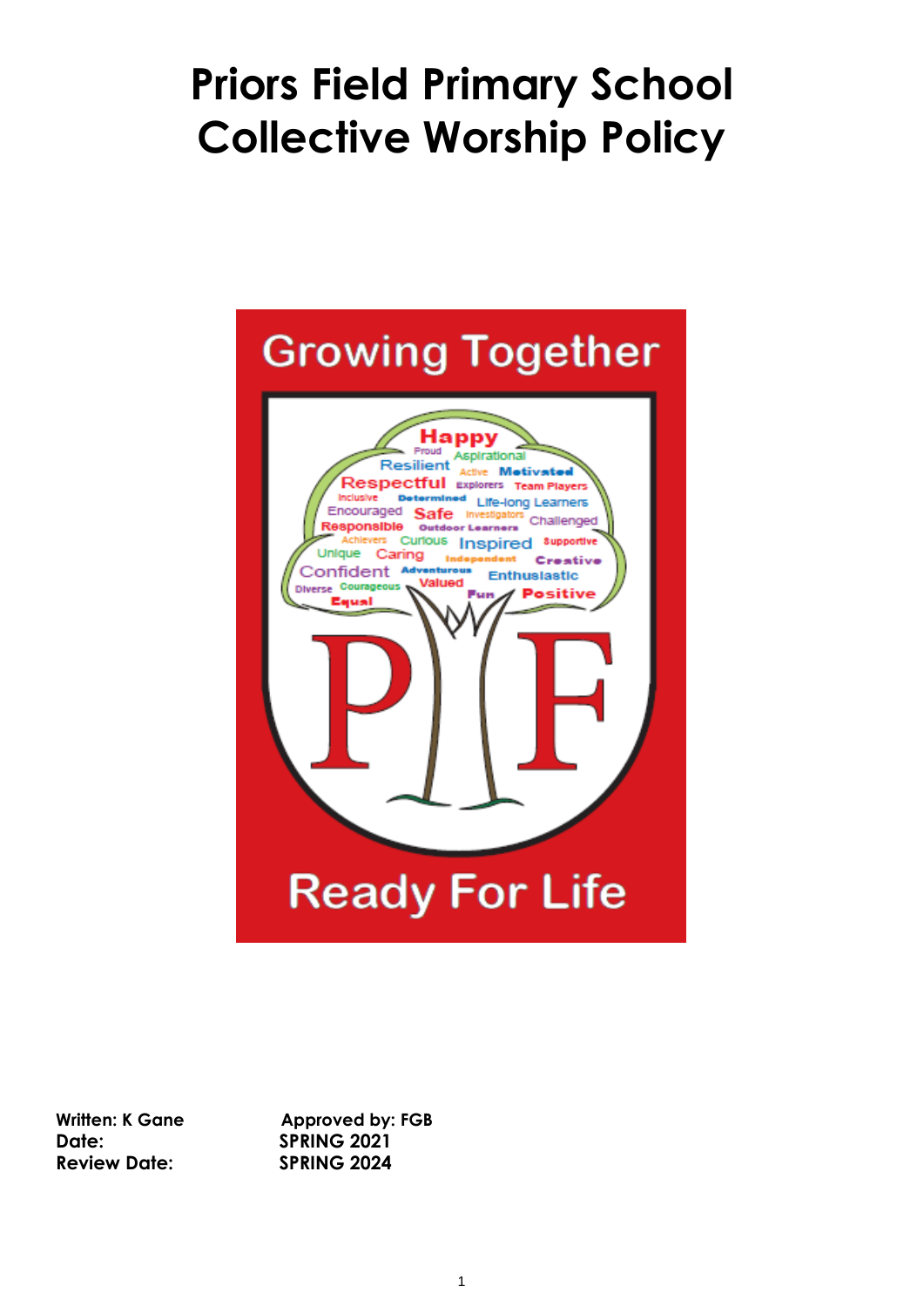- **1. Introduction**
- **2. Aims and Objectives**
- **3. Equal Opportunities**
- **4. Organisation**
- **5. Monitoring**
- **6. Future Developments**

## **1. Introduction**

**This policy has been prepared following the Guidance provided by SACRE- (Standing Advisory Council on Religious Education) and 'A Time to Share: A Practical Guide to Worship in Warwickshire Schools.'**

### **What is Collective Worship?**

Guidance from the Standing Advisory Council for Religious Education (SACRE) suggests that Collective Worship should aim to provide an opportunity for worship, reflection and the exploration of belief and ideally it should draw on the whole of the curriculum, celebrating all aspects of life in school. The law has never clearly defined collective worship. It is known, however, that it is not the same as faith community worship (corporate worship) because:

- A community school is not a faith community
- A community school contains pupils and staff from many different faith backgrounds as well as those who have no religious beliefs or no faith background
- A school community contains a wide range of people with different views on what 'worship' might mean and what or whom may be worthy of worship
- Neither is collective worship the same as an Assembly because staff and pupils do not have the right to withdraw from Assembly.
- Assembly may be taken to mean the time when members of the school are gathered together to pass on information and move forward matters of secular business (notices). It also provides the opportunity to celebrate the many successes of individuals both within and as part of the school community

## **2. Aims and Objectives**

Priors Field is a Community school. Worship is therefore an important part of the school day as it gives us the opportunity to come together as a community. It is attended by all students, staff and any visitors in school are very welcome to join in.

We recognise that Collective Worship is an important opportunity to provide opportunities for our students Spiritual, Moral, Social and Cultural development.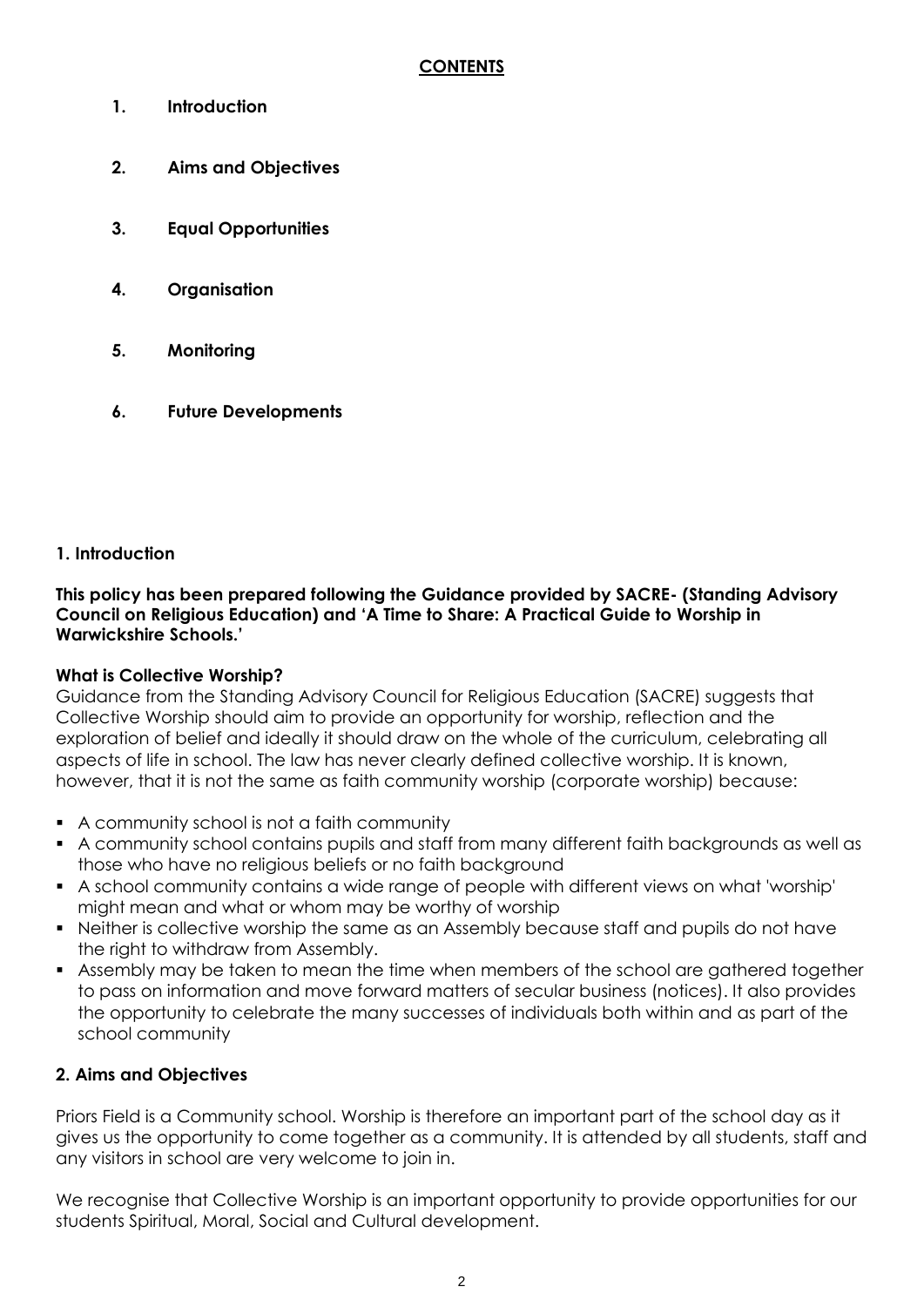The aim of collective worship is to provide the opportunity for pupils to:

- Reflect on the values that are of a broadly Christian nature and on their own beliefs
- Consider spiritual and moral issues
- Respond to the worship offered
- Be sensitive to the fact that participants will be at many different stages in their own beliefs and commitments
- Contribute to the spiritual, social, moral and cultural development of each child.
- Support the Social and Emotional development of our pupils through making use of the PSHE **Curriculum**
- Give expression to, and reaffirm and practise the values of the school community thereby developing a community spirit, a common ethos and shared values
- Allow reflection and response to the fundamental questions of life and those things that are of eternal concern and value to human beings
- Celebrate and give thanks for the achievements within the school, local and international community and occasions of significance, including festivals.
- Foster and enable a concern for the needs of others, a recognition of the vulnerability of self and of others
- Provide members of the school community with the opportunity to experience stillness and quiet
- Provide members of the school community with the opportunity to respond to Christian language and symbolism
- **Help students to begin to understand the nature and purpose of worship**

And it might:

- Contain non-Christian elements and include acts of collective of worship which do not fit within this broadly Christian base
- **Include elements common to Christianity and one or more other religions.**

### **3. Equal Opportunities**

- The content of the majority of acts of collective worship in a term should be wholly or mainly of a broadly Christian character, reflecting the broad traditions of Christian belief.
- Collective worship should not exclude or alienate pupils who do not come from Christian families
- The choice of content should have regard for the family backgrounds, ages and aptitudes of pupils.

### **Rights of Withdrawal**

We seek to be an inclusive community however we respect the right of parents to withdraw their children from Collective Worship. This school expects that withdrawal will only be made following parental discussion with the head teacher followed by written confirmation of withdrawal.

The school will provide suitable supervision for students withdrawn from Acts of Collective Worship. However, no additional work is set or followed in this time.

All teachers, including the Headteacher, have the right of withdrawal from the Act of Collective Worship, but the Headteacher, should he or she wish exercise this right, maintains statutory accountability for Acts of Collective Worship. This right of withdrawal doesn't extend to assemblies.